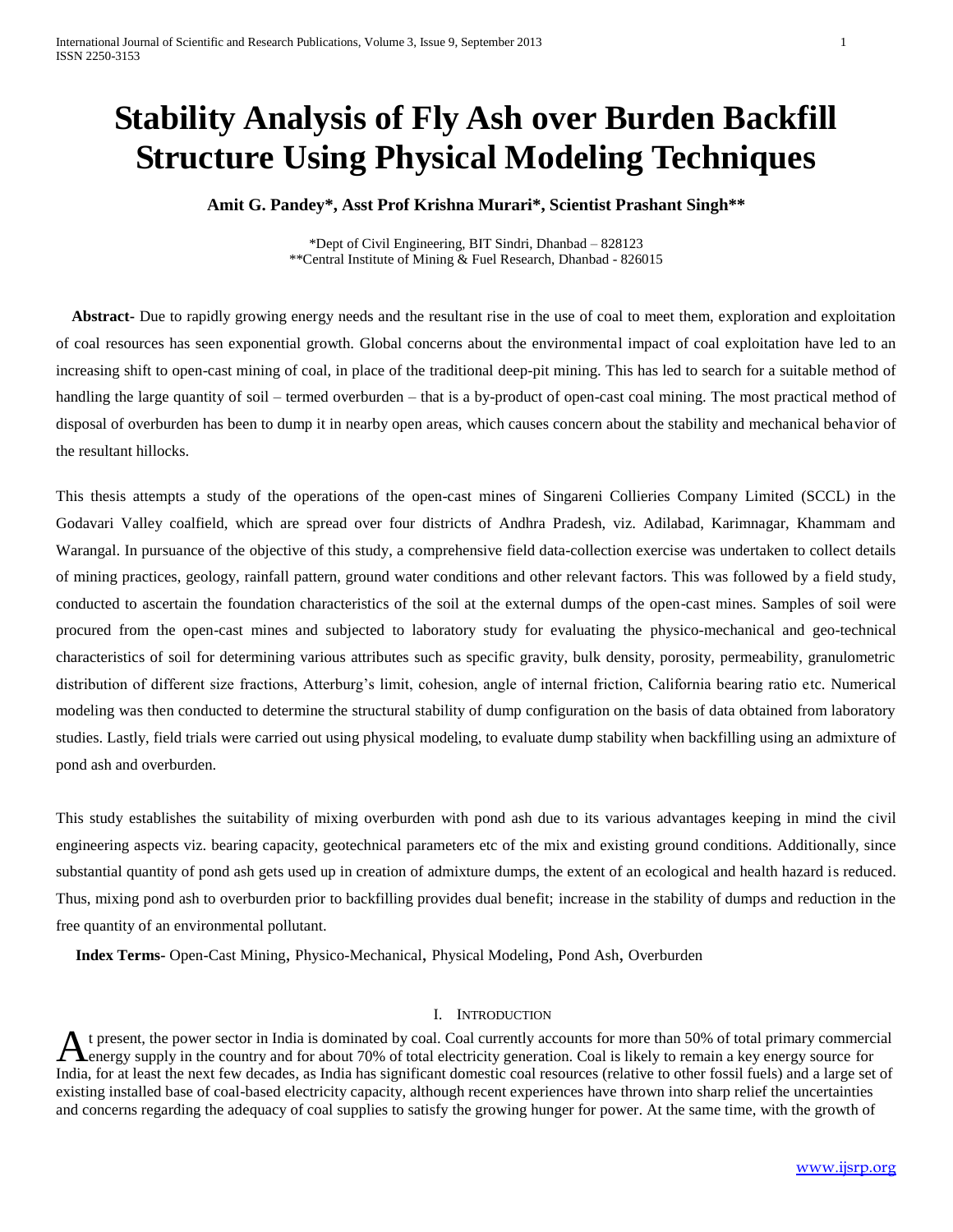International Journal of Scientific and Research Publications, Volume 3, Issue 9, September 2013 2 ISSN 2250-3153

the coal-based power, local environmental and social challenges relating to coal mining, processing, and use are becoming more pressing.

The SCCL had put up a pioneering effort in the introduction of mechanization in coal mining industry in India. SCCL has been putting in relentless efforts to modernize the extraction technologies in its mines. Technology occupies the top position among the priorities of perspective plan which holds the key to the objectives and targets of the plan.

Ramagundam Super Thermal Power Station (RSTPS) is a coal based thermal power plant and its coal requirements are met through transportation of coal on a large scale from the nearby [Singareni](http://en.wikipedia.org/wiki/Singareni) Collieries Company Limited (SCCL), a Government Company. The coal is transported using the MGR(Merry-go-round) system wherein, a train comes on one rail route, delivers coal and returns on another route. This thermal power plant consumes about 13 Million Tonne of coal for power generation thereby resulting in ash generation in the tune of about 4.2 Million Tonne (coal having ash content of  $30 - 35\%$ ) of which about 80-82% is fly ash and 18-20% is bottom ash.

This ash is transported hydraulically at water to ash ratio of 3-4:1 to ash ponds. The ash pond consists of four Lagoons and occupies a total area of 607.04 hectares. Wet disposal of this huge amount of ash in ponds is not a cost effective method of disposal.

Ramagundem Area of SCCL has four of its largest mechanized opencast mines in close proximity to RSTPS, National Thermal Power Corporation. Out of above mentioned opencast projects of SCCL, Medapalli Opencast Project is located at close proximity (at a distance of about 30 -32 Km) to the ash ponds of RSTPS, NTPC, Ramangundam. Keeping the above facts in mind and to avail the opportunity of bulk utilization of coal ash as mine fill material/ reclamation of surface mines located in close vicinity of the power plant, a project entitled "Stability and structural evaluation of Fly Ash-Overburden backfill using numerical modeling techniques"

| S1. No.        | Name of The mine | Coal Production(Lakh<br>Tones/y) | $O/B$ removal<br>(Lakh Cu. m./y) |
|----------------|------------------|----------------------------------|----------------------------------|
|                | $OC-I$           | 8.87574                          | 48.11684                         |
| $\mathfrak{D}$ | $OC - II$        | 1.76549                          | 6.09740                          |
| 3              | $OC - III$       | 6.19693                          | 32.65048                         |
| $\overline{4}$ | Medapalli OCP    | 7.13894                          | 1.24590                          |

## **Table 1: List of Ramagundam Mechanized Opencast Mines**

(*Source: [http://scclmines.com/prod\\_report.asp area=12-Jun-2012,](http://scclmines.com/prod_report.asp?area=12-Jun-2012) updated till June 2012*)

## II. SAMPLE COLLECTION

 A detailed survey of the ash pond of RSTPS, NTPC was carried out before uplifting pond ash samples for scientific investigation. To obtain representative samples of pond ash, an excavation of 1m x 1m cross-section up to 1m depth was made and the excavated ash was thoroughly mixed and one bag (30 Kgs aprox.) representative sample was taken after coning and quartering from each point.

A survey of external overburden dumps of Medapalli Opencast was also carried out and representative samples of soil and overburden material were collected from all the external dumps. A total of 6 bag samples of overburden material and 2 bag samples of soil were collected.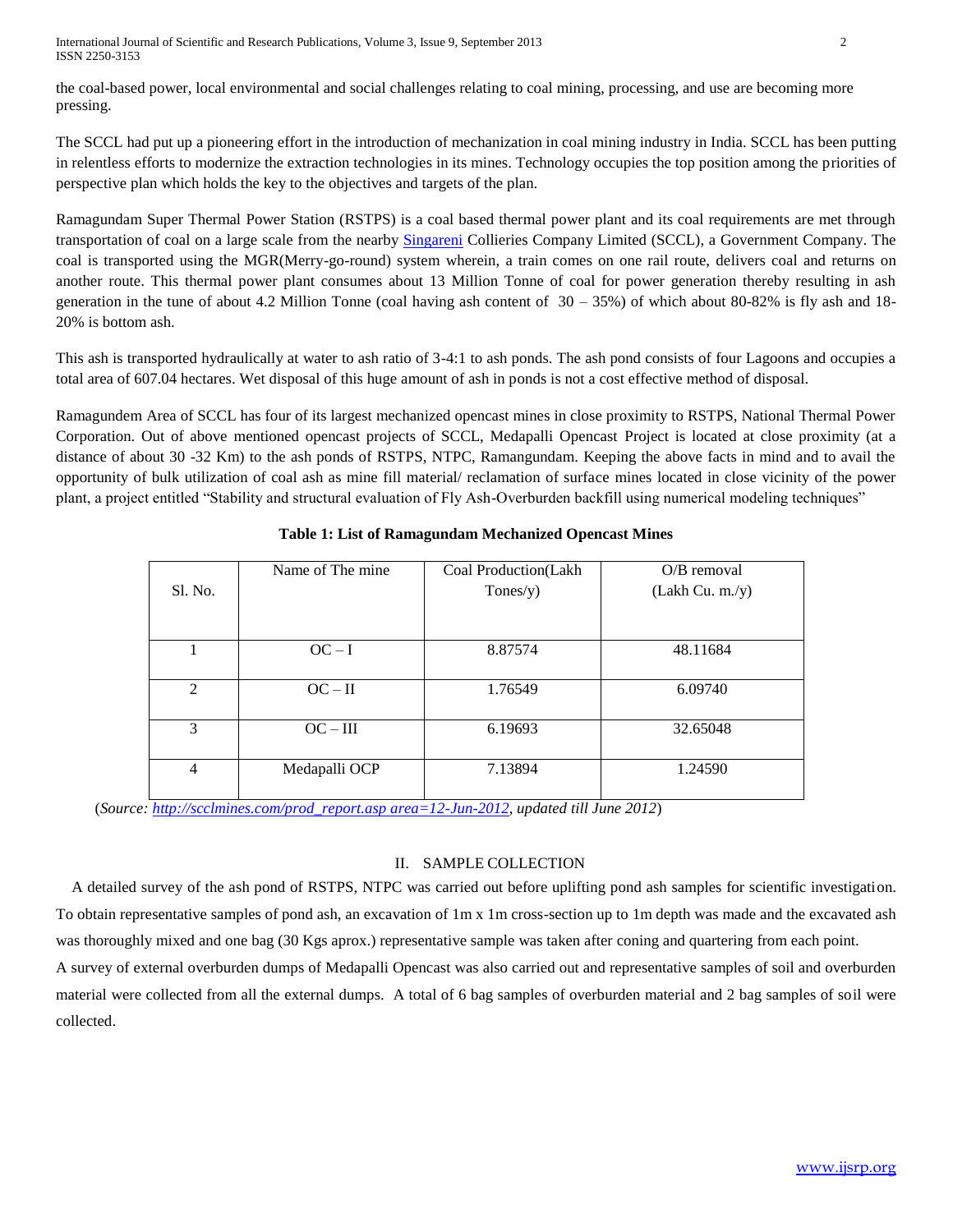

(a)

**Figure (a): Map Showing the Location of OCIII Mine**

## **(1) METHODOLOGY**

The methodology adopted to accomplish the objective of the project is given below in chronological manner:

- (a) Sample collection
- (b) Laboratory study to evaluate the physico-mechanical/ geotechnical characteristics of pond ash and overburden material which includes determination of specific gravity, bulk density, porosity, permeability, granulometric distribution of different size fractions, Atterburg's limit, cohesion, angle of internal friction, California bearing Ratio etc.
- (b) Field data collection regarding mining details, geology, rainfall pattern, ground water conditions etc.
- (c) Field study to determine the foundation characteristics of the soil at the external dumps of Opencast Mines.
- (d) Numerical modeling to determine the structural stability of dump configuration/stability with pond ash and overburden on the basis of data obtained during laboratory studies.
- (e) Field trials to carry out physical modeling to evaluate dumb stability when backfilling with pond ash overburden admixture.

## **(2) PHYSICAL CHARACTERISTICS**

The physical characteristics of ash depend on the quality/rank of coal used, degree of pulverization, furnace temperature, its chemical composition etc. Similarly, physical characteristics of overburden are mainly influenced by the geology of the area, mining method adopted, general topography etc. Storage, transportation, re-handling and reclaiming of pond ash and overburden material at opencast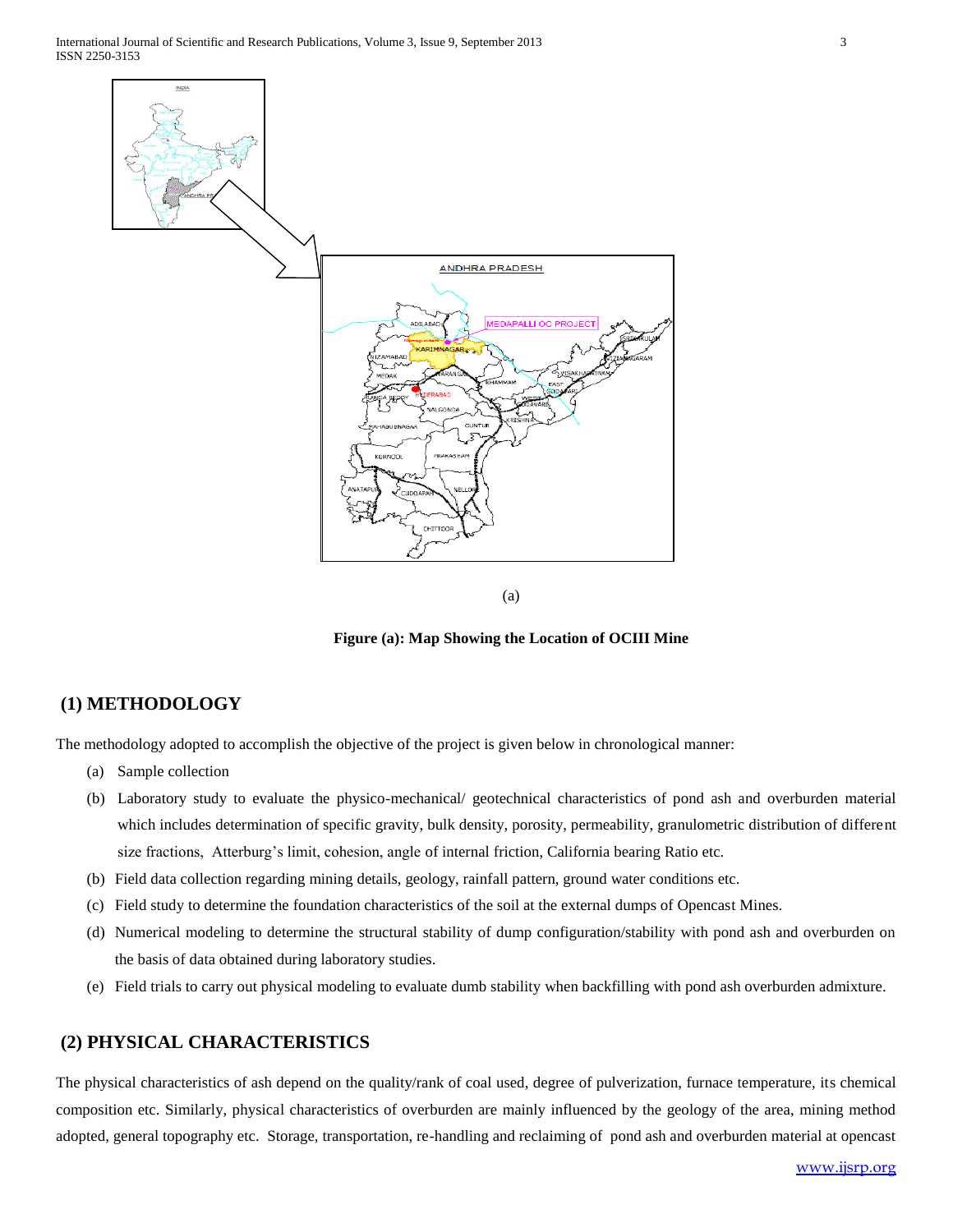International Journal of Scientific and Research Publications, Volume 3, Issue 9, September 2013 4 ISSN 2250-3153

mine have been found to be greatly influenced by physical characteristics viz., specific gravity, bulk density, porosity, angle of repose, permeability, compressibility, granulometric distribution and other geotechnical parameters.

Hence, the physical properties of pond ash samples of RSTPS, NTPC and Medapalli, SCCL were tested at CIMFR.

## **(3) PHYSICAL MODEL STUDY FOR BACKFILLINGPOND ASH – OVERBURDEN ADMIXTURE AT MEDAPALLI, SCCL**

Survey of the area near external dumps of Medapalli was carried out by CIMFR scientists to select the site for carrying out model studies on backfilling using pond ash – overburden admixture in the ratio of 1:4 by weight. A suitable site at the dip side of the CHP near the water discharge point of the mine was selected.

#### **KEY**

 $1 - 1.5$ m high overburden,  $2 - 0.5$  m high pond ash,  $3 - 0.5$  m high overburden

 $H - Total height = 2.5m, L - Dump length = 12m, W - Dump width = 10m$ 

Slope angle of the dump  $= 37<sup>0</sup>$ 

The model study was planned to be carried out in stages. It was decided to dump a layer of overburden at the base of the model followed by a layer of pond ash and subsequently another layer of overburden. The volume of pond ash and overburden dumped in the model study is in the ratio of 1:4, i.e. 108 m<sup>3</sup> of overburden and 26m<sup>3</sup> of pond ash. The top two layers of overburden and pond ash was mixed properly and leveled by means of a dozer.

To assess the effect of water on the dump stability, it was decided to sprinkle water on it and observe the dump behavior. Hence, a water sprinkler truck having a capacity of 28 Lakh liters was allowed to mover over the model dump from the model study it was observed that the fines were slowly coming out of the dump resulting in creation voids at some locations. At some places it has been observed that there were minor movements of the OB due escape of ash from the dump. Based on this it is concluded that the escape of ash along with water must be restricted.

## **(4) MINING DETAILS**

| Table 2: Envisaged Mining Schedule of Medapalli, SCCL |  |  |  |  |  |  |
|-------------------------------------------------------|--|--|--|--|--|--|
|-------------------------------------------------------|--|--|--|--|--|--|

|                         | Year            | Year | Coal by Shovel -<br><b>Dumper</b><br>Combination<br>(Mt) | Coal by<br><b>High Wall</b><br><b>Mining</b><br>(Mt) | <b>Total</b><br>Coal<br>(Mt) | <b>OB</b><br>(M.Cum) | <b>SR</b><br>(Cum/T) |
|-------------------------|-----------------|------|----------------------------------------------------------|------------------------------------------------------|------------------------------|----------------------|----------------------|
| Excavated<br>Quantities | Upto<br>2006-07 |      | 11.83                                                    |                                                      |                              | 78.17                | 6.61                 |
| Balance                 | 2007-08         |      | 2.50                                                     |                                                      | 2.50                         | 16.25                | 6.50                 |
| Quantities              | 2008-09         | 2    | 3.00                                                     |                                                      | 3.00                         | 17.50                | 5.83                 |
| As per                  | 2009-10         | 3    | 3.00                                                     |                                                      | 3.00                         | 18.25                | 6.08                 |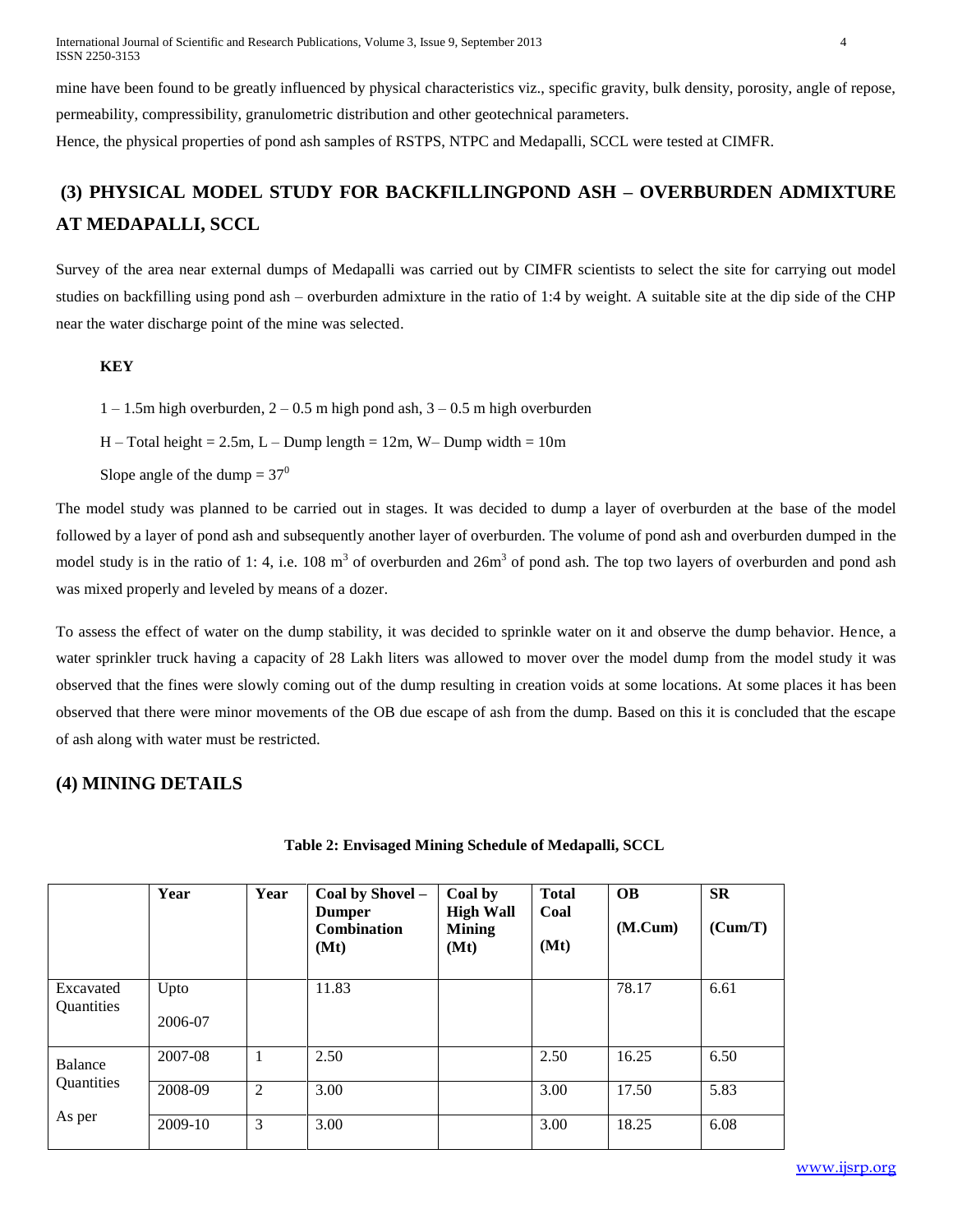| FR of     | 2010-11 | $\overline{4}$ | 3.00  | 0.97 | 3.97              | 17.79  | 5.93              |
|-----------|---------|----------------|-------|------|-------------------|--------|-------------------|
| Medapalli |         |                |       |      |                   |        |                   |
|           | 2011-12 | 5              | 3.00  | 1.09 | 4.09              | 18.82  | 6.27              |
| OCP       | 2012-13 | 6              | 3.00  |      | 3.00              | 18.70  | 6.23              |
| expansion |         |                |       |      |                   |        |                   |
|           | 2013-14 | $\overline{7}$ | 3.00  |      | 3.00              | 18.93  | 6.31              |
|           | 2014-15 | $\overline{8}$ | 3.00  |      | $\overline{3.00}$ | 18.92  | 6.31              |
|           | 2015-16 | 9              | 3.00  |      | $\overline{3.00}$ | 18.53  | 6.18              |
|           | 2016-17 | 10             | 3.00  |      | 3.00              | 16.50  | 5.50              |
|           | 2017-18 | 11             | 3.00  |      | $\overline{3.00}$ | 15.15  | $\overline{5.05}$ |
|           | 2018-19 | 12             | 3.00  |      | 3.00              | 14.40  | 4.80              |
|           | 2019-20 | 13             | 3.00  |      | 3.00              | 13.85  | 4.62              |
|           | 2020-21 | 14             | 3.00  |      | 3.00              | 13.50  | 4.50              |
|           | 2021-22 | 15             | 3.00  |      | 3.00              | 13.45  | 4.48              |
|           | 2022-23 | 16             | 2.82  |      | 2.82              | 13.23  | 4.69              |
|           |         | Total          | 47.32 | 2.06 | 49.38             | 263.77 | 5.57              |
| Total     |         |                | 59.15 |      | 61.21             | 341.94 | 5.78              |

International Journal of Scientific and Research Publications, Volume 3, Issue 9, September 2013 5 ISSN 2250-3153

The estimated Geological reserves in Medapalli block are 68.05 Mt. The total mineable reserve including proposed high wall mining is 61.21Mt. OC-3 OCP is presently working with Partial hiring option i.e. the Overburden removal is by hiring of HEMM and the coal is by departmental equipment i.e., with 2.8 Cum Hydraulic backhoes in combination with 35T dumpers with targeted production of 3.0 Mt. per annum. The life of mine with this targeted production since its inception is 29 years ( final year of operation is 2022 – 23).The mine does not provide for internal dumps since high wall mining is introduced for the first time in India to extract the coal reserve locked up in the high wall faces. Envisaged mining schedule including High wall Mining reserves as given in Table 2. The Mining area is divided into two quarries i.e. Quarry-I and Quarry-II. The Mining operations will be carried out in both the quarries till end of life of the project.

|  |  |  | <b>Table 3: Planned Dump Configuration</b> |  |
|--|--|--|--------------------------------------------|--|
|--|--|--|--------------------------------------------|--|

| <b>Parameters</b>     | Dump yard No.1 | Dump yard No.2 | Dump yard No.3 |
|-----------------------|----------------|----------------|----------------|
| Total Area (hectares) | 88.62          | 242.03         | 93.65          |
| Dump height (m)       | 90             | 90             | 90             |
| Quantity (M.Cum.)     | 40.678         | 119.154        | 72.09          |
| Top $RL(m)$           | 930            | 930            | 930            |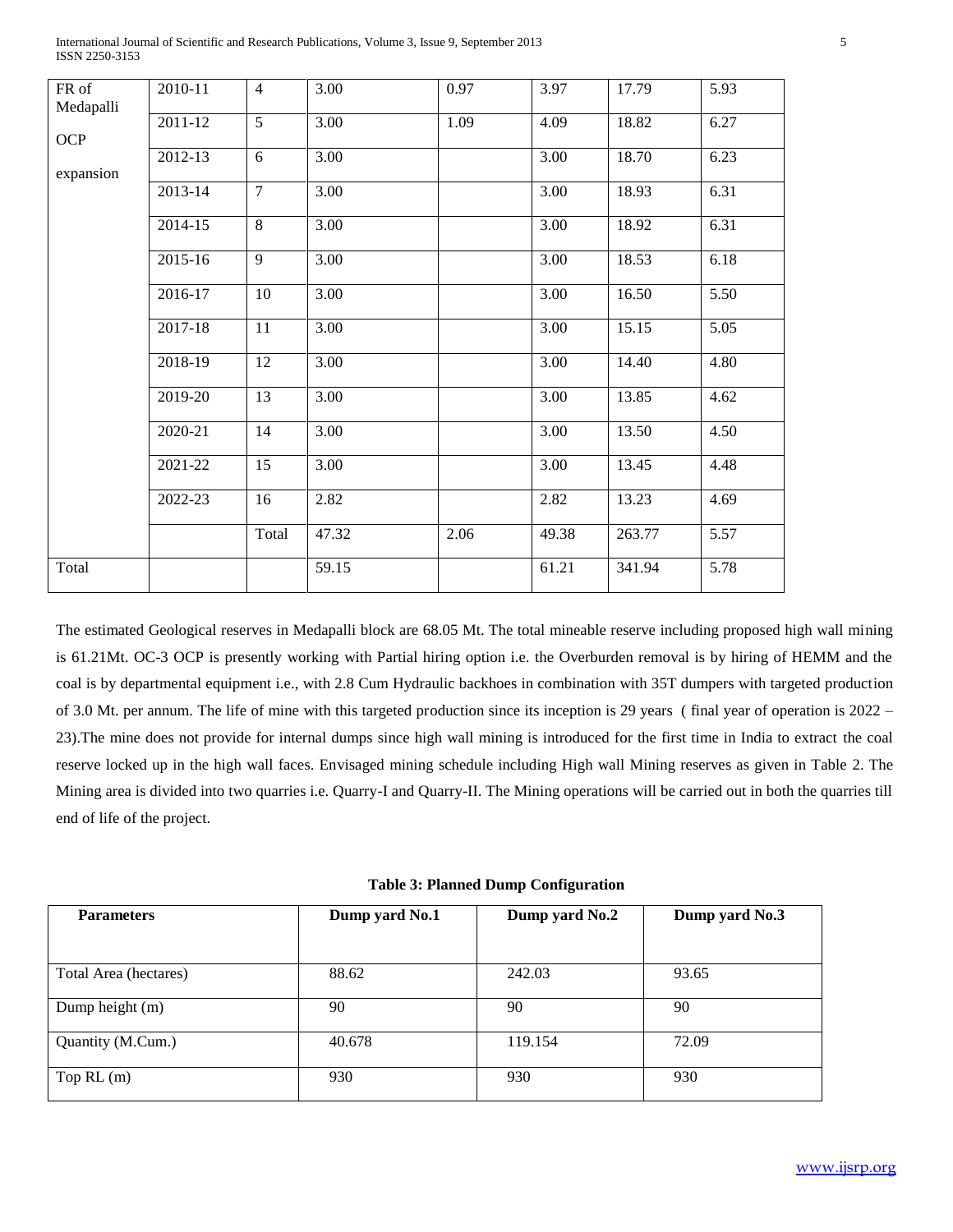International Journal of Scientific and Research Publications, Volume 3, Issue 9, September 2013 6 ISSN 2250-3153

| Slope angle (degree)<br>Individual deck |         | $\sim$ |
|-----------------------------------------|---------|--------|
| Slope angle (degree)<br>Overall         | າາ<br>∼ | n-     |

Dumping strategy includes separate spoil dumps for Topsoil and other Overburden. There are three external dumps. Dump yard-1, Dump yard-2 and Dump yard-3 for Overburden and three topsoil dumps i.e., BC dumpyard-1, BC dumpyard-2 and BC dumpyard-3. The maximum height of topsoil dump is planned to be 10m. The overburden dumps is planned for a height of 90m in three decks of 30m each with 30m berm width for allowing safe transport. Dump slope for each deck is as per the natural angle of repose of 37 and overall slope is 26. Details of planned dump quantities with dump configuration are given in Table 3.

## **(4.1) SUBSOIL CHARACTERIZATION**

Soil characterization and classification is of utmost importance when dealing with engineering problems as it act as a language of communication. Classification of soil will help grading them to be used for specific engineering project according to their merit. For this, soil core samples were collected from 3 boreholes (BH 3, BH 4 and BH 5) drilled near Dump yard No.3 and 2 during previous study carried out at MOCP. The core collected from the sampling boreholes was analyzed for Index properties which are given in Table 4.

|                      |                        |                                             |                 |                  |                                           | <b>Index Properties</b> |                   |                   |                      |              |                    |                | Grain Size Analysis (%) |                |  |
|----------------------|------------------------|---------------------------------------------|-----------------|------------------|-------------------------------------------|-------------------------|-------------------|-------------------|----------------------|--------------|--------------------|----------------|-------------------------|----------------|--|
| Depth <sub>(m)</sub> | <b>Borehole Number</b> | Soil Description /<br><b>Classification</b> | Water Level (m) | Natural Moisture | $\mathcal{S}_{\bullet}$<br>Content (NMC), | Liquid Limit (%)        | Plastic Limit (%) | Plasticity Index. | Free Swell Index, %. | Gravel       | <b>Coarse Sand</b> | Sand<br>Medium | Fine Sand               | Silt & $Clay$  |  |
| $\overline{3.0}$     | BH4                    | <b>Brown Silty Sand</b><br>(SM)             |                 | $\overline{18}$  |                                           | $\overline{35}$         | 16                | 19                | 33                   | 7            | 21.5               | 14             | 19                      | 38.5           |  |
| 4.5                  | BH <sub>4</sub>        | <b>Black Medium Sand</b>                    |                 | 10               |                                           | Non Plastic             |                   |                   |                      | $\mathbf{1}$ | 28                 | 71             | Ĭ.                      |                |  |
| 6.0                  | BH4                    | <b>Black Clay (CH)</b>                      |                 | 20.5             |                                           | 51                      | 22                | 29                | 60                   | 3            | 1                  | 22             | 12                      | 62             |  |
| 7.5                  | BH4                    | <b>Brown Medium Sand</b>                    | 3               |                  |                                           | Non Plastic             |                   |                   |                      | 21           | 20                 | 46             | 13                      |                |  |
| 9.0                  | BH <sub>4</sub>        | Medium<br><b>Brown</b><br>Sandy Gravel      |                 |                  |                                           |                         |                   | Non Plastic       |                      |              | 34                 | 22             | 44                      | $\overline{0}$ |  |
| 13.5                 | BH <sub>4</sub>        | Whitish Medium<br>Sand                      |                 |                  |                                           | Non Plastic             |                   |                   |                      | 5            | 20                 | 41             | 33                      | $\mathbf{1}$   |  |
| 6.0                  | BH <sub>3</sub>        | <b>Brown Sandy Gravel</b>                   | 3               | 18               |                                           | Non Plastic             |                   |                   |                      | 46           | 22                 | 28             | 4                       |                |  |

**Table 4: Index Properties of Medapalli Opencast Soil Sample, SCCL**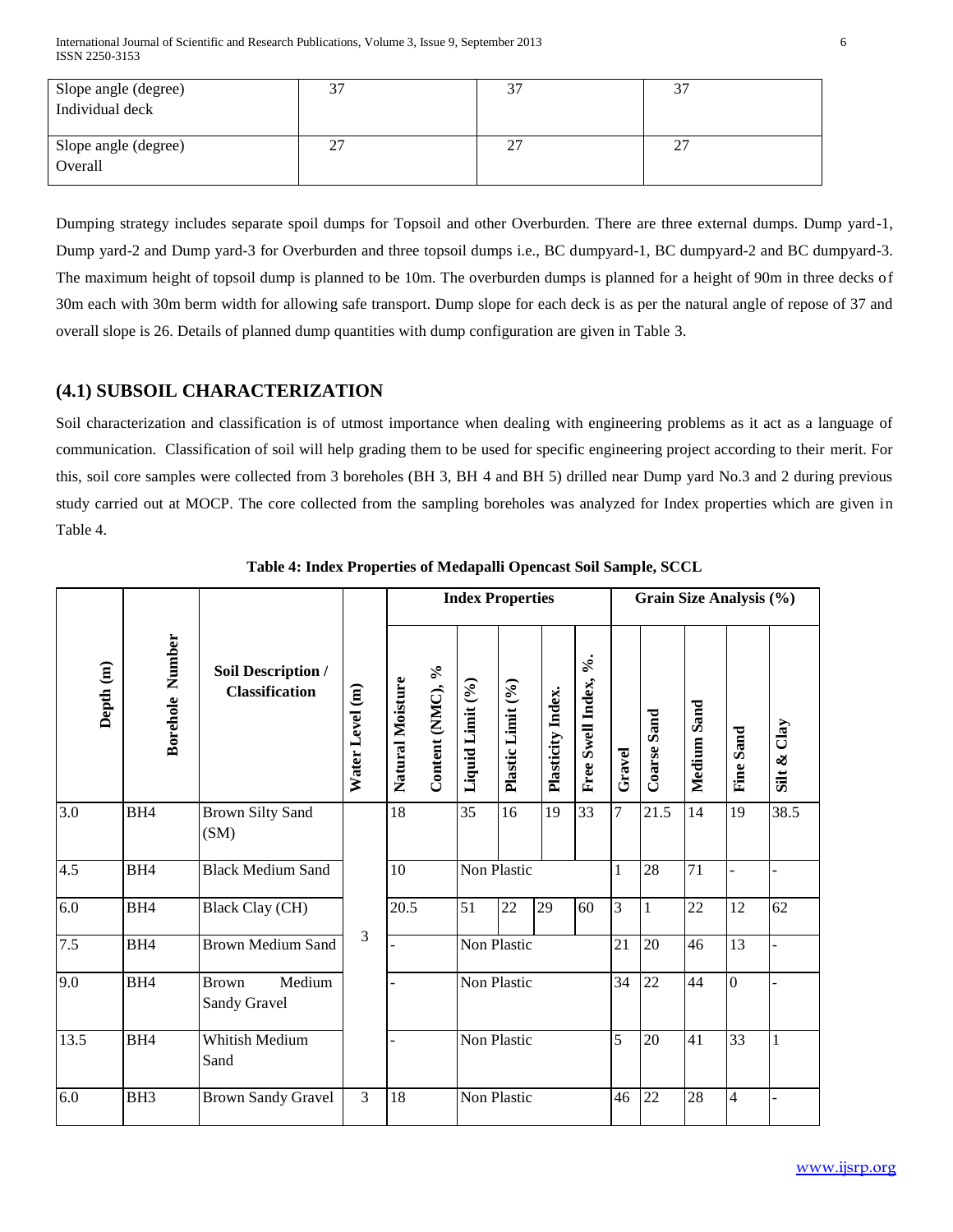| 8.5 | IDUF<br>DH. | White.<br>Sand<br>Medium | <u>.</u><br>- - - | <sup>o</sup> lastic<br>+Nor | $\cap$<br>$\sim$<br>$\sim$<br>__ | . . | $\cap$ $\cap$<br>LO C | $\overline{a}$<br>$\overline{\phantom{a}}$ | . . |
|-----|-------------|--------------------------|-------------------|-----------------------------|----------------------------------|-----|-----------------------|--------------------------------------------|-----|
|     |             |                          |                   |                             |                                  |     |                       |                                            |     |

## **(4.2) TOPOGRAPHY DRAINAGE AND RAINFALL**

The area forms the southern bank of the Godavari River and is characterized by flat to gently undulating terrain with general elevation varying from 130m to 140m above mean sea level with a gentle slope towards south East. River Godavari forming North Eastern boundary of the block, drains the area along with its ephemeral tributaries. The highest Flood Level of Godavari River was recorded as 138.55m above MSL (Corresponding to 838.55m of assumed Level) during the monsoon on 20.10.1995. Large portion of the block is covered under this HFL of the river.

The slope stability of any opencast mines is critically influenced by the infiltration of rainwater into the slopes and consequent buildup of the pore water pressure. In order to understand the rainfall pattern at MOCP, SCCL, rainfall data for the last four years (2008 -11) were analyzed to know the general trends. The month-wise rainfall data for the last four year is depicted in Fig. 1.





Fig. 1 indicates that the rainy season of this region is mainly spread over a period of four months mainly between June and September. The maximum monthly rainfall during this period is 625.25mm (July, 2010), while the minimum monthly rainfall is 62.55mm (June, 2010). The annual rainfall for the last twelve years (2000-12) is show in Fig.2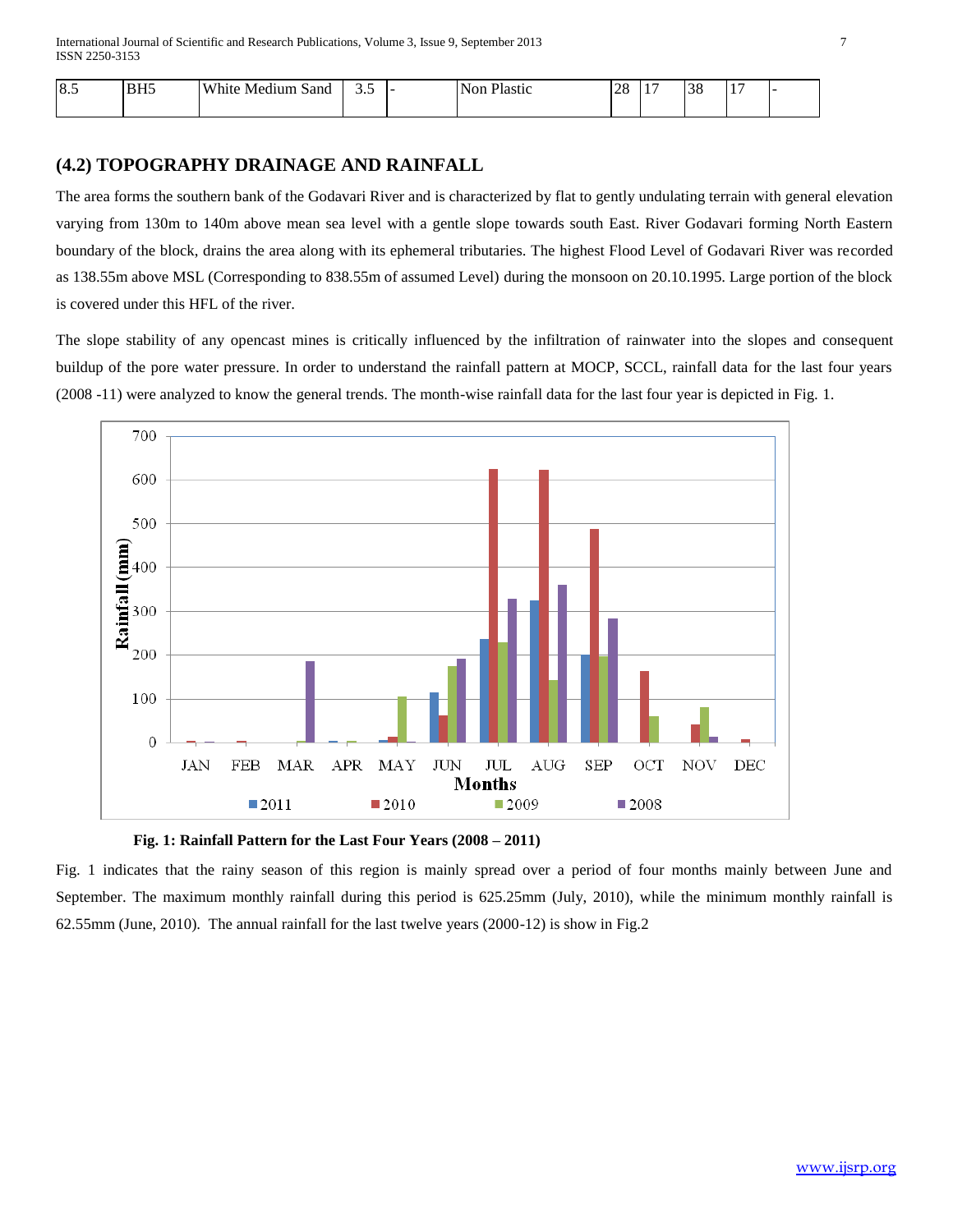

**Fig. 2: Annual Rainfall over the Last Twelve Years**



**Fig. 3: Grain Size Distribution of Medapalli Soil sample**

The grain size distribution of the core sample was also carried out and the results are shown in Fig. 3. The grain size distribution has a flat curve which indicates that the soil is well graded and will offer more resistance to displacement and settlement than one with uniformly graded particles.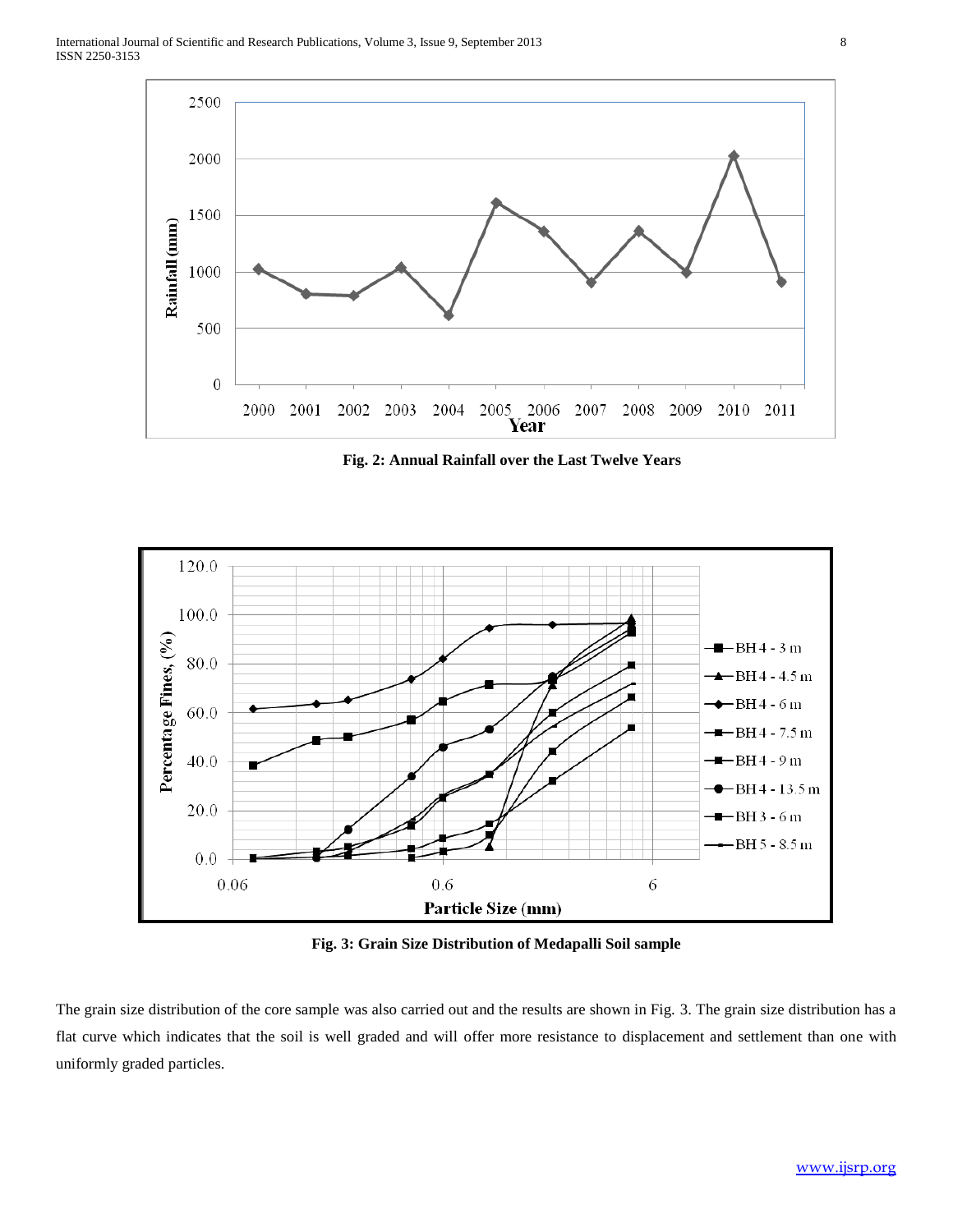#### III. RESULT AND DISCUSSION

From the results of laboratory investigation, physical modeling and model study carried out in field, following inferences and recommendations can be drawn.

 The specific gravity of RSTPS pond ash has been found to be 1.99, which means that it is about 27% lighter than overburden (Avg. Sp.Gravity 2.54) therefore the energy requirement for its transportation by any means (mechanical or hydraulic) will be less.

The bulk density of ash overburden admixture was found to decrease with the increase in percentage of pond ash content and then it becomes constant at 40% pond ash. This indicates that with the increase in ash content the density and therefore the strength of backfill admixture decreases. This also indicates that more volume of ash –overburden admixture can be stored in pre-defined area when compared with overburden alone.

- From the grain size analysis it was found that 19.2% of overburden representative sample and 9% of pond ash particles are below 106 micron size and fines (< 20 microns) are found to be 2% for overburden and 3.2% for pond ash under scrutiny. The  $C<sub>u</sub>$  and  $C<sub>c</sub>$  value of pond ash indicates that it is uniformly graded, whereas for overburden samples it indicates that they are well graded. The grain size distribution of soil samples have a flat curve, which indicates it is well graded. A well graded soil and will offer more resistance to displacement and settlement than one with uniformly graded particles, therefore it can be concluded pond ash alone will be more compressible then overburden material, foundation soil as well as ash – overburden admixture.
- The permeability of water through the fill packed mass of pond ash and overburden was found to be less for over overburden material alone, but it was found out that with the increase in the pond ash percentage in the backfill admixture the value of "k" also increases. The natural angle of repose was found to be about  $35^0$  for overburden material alone, but it decreases when pond ash is added to it. From the above observation two conclusions can be draw, firstly that addition of overburden material to pond ash increases its porosity and therefore is permeability and secondly, there is a decrease in angle of repose of the pond ash – overburden admixture due to decrease in particle size gradation and therefore this will result in reduction in its strength characteristics.
- The Results of Liquid limit and plastic limit test carried out on overburden, pond ash, pond ash-overburden admixture in different percentage indicated that they are non-plastic in nature, but for soil samples it was found that Brown Silty Sand and Black Clay portion of core exhibits plasticity. Direct shear test results indicated that the cohesion increases with the increase in pond ash percentage of the admixture up to 30% which indicates that the calcium content of pond ash increases the cohesive strength of the admixture.
- The compressibility of MOCP overburden was found to highest (15.45 %) followed by RSTPS pond ash (12.68%) at the pressure of 90 Kg/cm<sup>2</sup>. But when pond ash is mixed with overburden at a ratio of 1:3 the compressibility decreases slightly (14.52%). A marginal decrease in compressibility was observed as ash increases the density of the fill (acts as a filler material).
- The foundation characteristics at MOCP was determined by carrying out Standard Penetration Test (SPT) at the selected site for a depth of 1.0 m, 2.0 m and 3.0 m. and the ultimate safe bearing capacity of ground was found to  $647.845$  kN/  $m^2$  (or) **64.78 t/m<sup>2</sup>** . From the calculation on bearing capacity it was concluded that ground possessing a bearing capacity of **64.78 t/m<sup>2</sup>** can store following quantity of pond ash – overburden admixture :

 $BD = bulk density$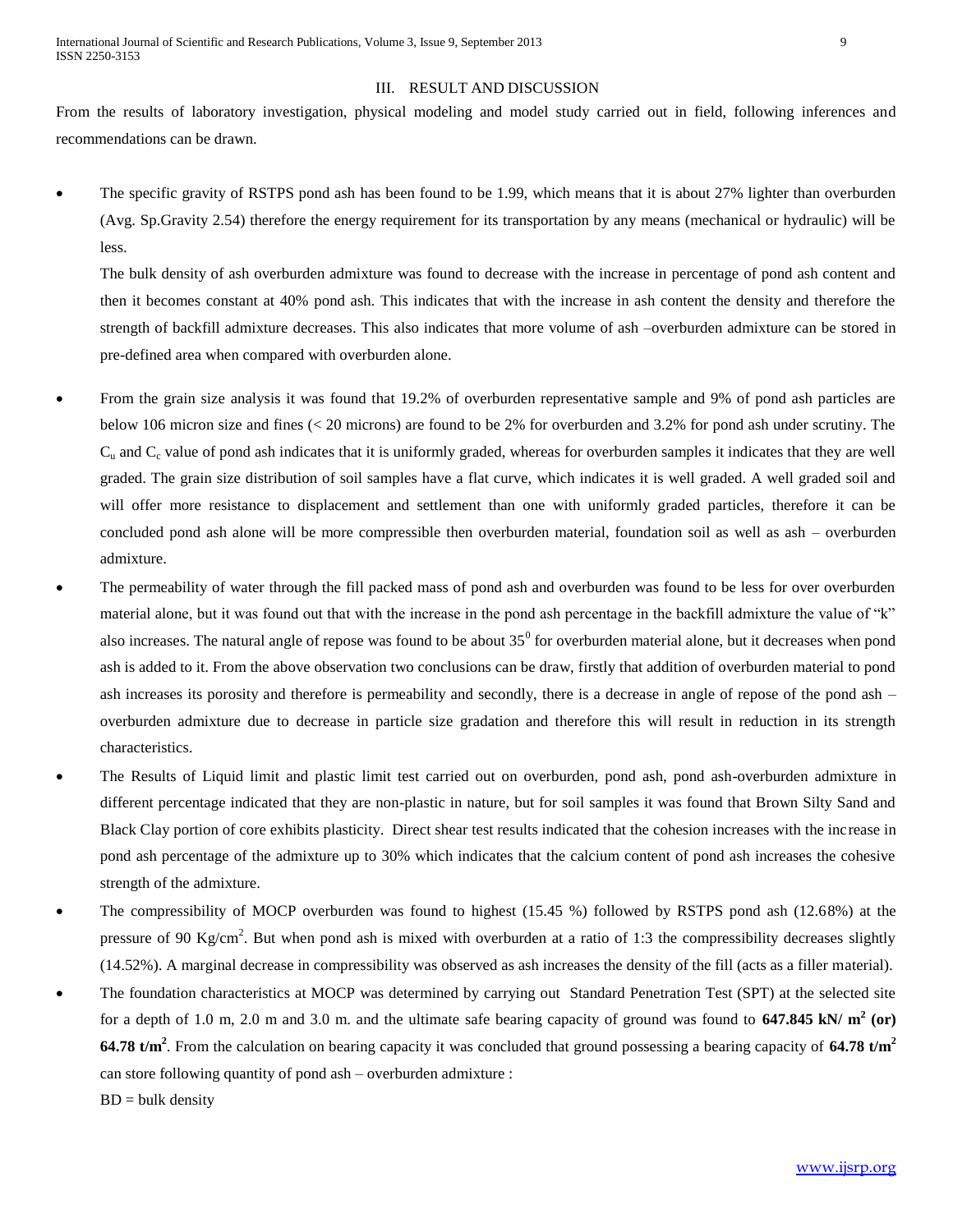| Parameters     | Total Area (hectares) | Quantity (M.Cum.) ash - overburden admixture |                                       |
|----------------|-----------------------|----------------------------------------------|---------------------------------------|
|                |                       | 20% Ash (BD = $1.63$ T/m <sup>3</sup> )      | $30\%$ Ash(BD=1.48 T/m <sup>3</sup> ) |
| Dump yard No.1 | 88.62                 | 35.21                                        | 38.78                                 |
| Dump yard No.2 | 242.03                | 96.18                                        | 105.93                                |
| Dump yard No.3 | 93.65                 | 37.22                                        | 40.99                                 |

 Stability analysis to optimize bench configuration for ash-overburden admixture was carried out by using numerical modeling. The study involved carrying out in detail slope stability analysis in terms of angle of slope, height and berm with. The study was done using Bishop's slip circle analysis. The stability analysis was done for benches of 30m height and width of 30.0m in three decks for overall dump height of 90.0m. A factor of safety of about 1.15 - 1.2 is considered for formulating slope designs. Based on the stability analysis results, the following bench configuration for backfilling in external OB dumps of MOCP are recommended for two different pond ash – overburden admixture having an overall height of 90m.

|                                         | Bench configuration |             |                      |
|-----------------------------------------|---------------------|-------------|----------------------|
| Mix ratio                               | Slope angle         | Deck height | <b>Berm</b><br>width |
|                                         | (degree)            | (m)         | (m)                  |
| $20\%$ Pond ash $+80\%$ MOCP Overburden | $30 - 32$           | 30          | 30                   |
| $30\%$ Pond ash $+70\%$ MOCP Overburden | $28 - 29$           | 30          | 30                   |

- From the physical model study undertaken at MOCP, it was observed that the fines were slowly coming out of the dump resulting in creation voids at some locations. To avoid such fiasco it suggested that the dump should be made in such a form that there is no direct contact of ash material will water as it will lower the cohesion and stability. Following recommendation is made regarding dumping pond ash along with overburden.
	- Pond ash may be dumped randomly in stages such that alternate layer of ash and overburden is formed. The total height of the deck should be 30 m and in each deck alternate layer of ash and OB of 5 meters height should be dumped. After the completion of the  $1<sup>st</sup>$  stage of dumping. Dozing, compaction and leveling is required to be done (by dozers) so as to mix the ash and overburden as thoroughly as possible. Similarly, subsequent stages are formed so as to attain a total height of 5m to complete full deck of dump.
	- Dumping of overburden alone is to be carried out to ensure that the ash-OB admixture is totally covered and protected from the OB dumps all-around. At the top of the dump i.e. at the finishing stage, the dump shall be covered with 2m thick soil and adequately compacted by dozing.
	- The sides of the OB dumps shall be kept benched and height thereof shall not exceed 30m at an angle of slope not exceeding the angle of repose of the dumped materials viz.  $28^0$ , as obtained in the laboratory for mixtures of  $25\%$  RSTPS pond ash and 75% MOCP overburden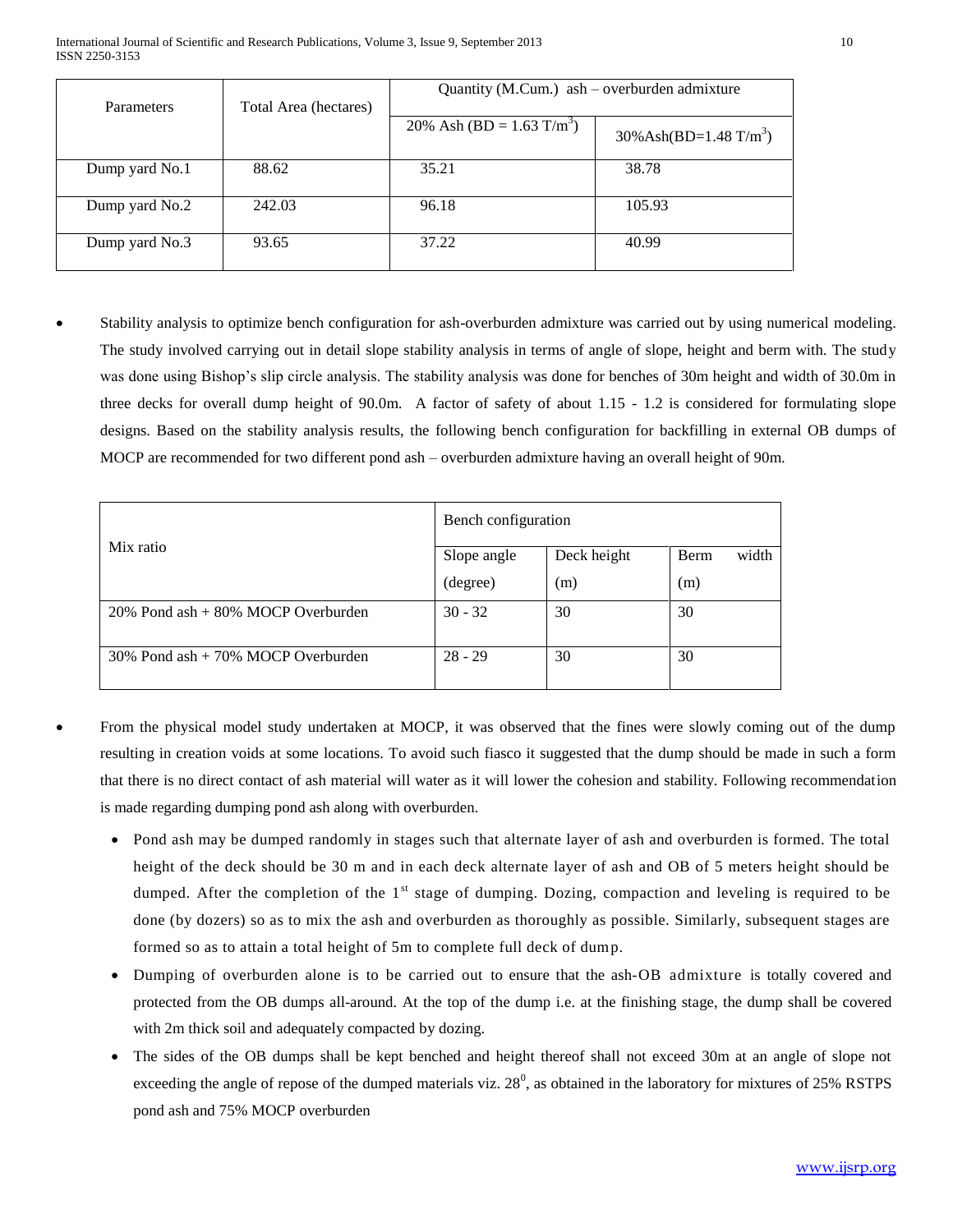International Journal of Scientific and Research Publications, Volume 3, Issue 9, September 2013 11 ISSN 2250-3153

 Width of the OB dump shall not be less than 30 m which shall also be compacted. The benches shall be laid in such a manner that the overall slope of the dump shall not exceed  $21^{\circ}$  from horizontal.

## IV. CONCLUSION

 Geotechnical tests were performed for the coal mine refuse samples of different mines to evaluate the suitability as filling material. These tests include CBR, Standard Proctor Compaction test, Direct shear test, Permeability test and Atterberg limits test. From the result of these tests it may be concluded that mixing of fly ash can be used for the purpose of backfilling without much treatment. Dumping of overburden alone is to be carried out to ensure that the ash-OB admixture is totally covered and protected from the OB dumps all-around. Width of the OB dump shall not be less than 30 m which shall also be compacted. The benches shall be laid in such a manner that the overall slope of the dump shall not exceed  $21^{\circ}$  from horizontal.

#### **REFERENCES**

- **1)** Abramson, L.W., L.S. Thomas, S. Sharma and G.M. Boyce. **Slope Stability and Stabilization Methods**. 2001. John Wiley & Sons. New York
- **2)** Duncan, J.M., 1996, **"State of the art: limit equilibrium and finite element analysis of slopes,"**Journal of Geotechnical Engineering, pp 577-596
- **3)** Dr. Evert Hoek**, Practical Rock Engineering**, 2000, chpt. 8
- **4)** http://pavementinteractive.org/index.php?title=Subgrade,subgrade; part of the Pavement Interactive Core series of articles
- **5)** http://www.civil.iitb.ac.in/tvm/1100\_LnTse/107\_lntse/plain/plain.html,Pavement Materials: Soil/ Lecture notes in Transportation Systems Engineering., Prof. Tom V.Mathew 03.08.2009
- **6)** I.S: 2720 (Part I)-1983 : "**Indian standard for preparation of dry soil samples for various tests**", Bureau of Indian Standards Publications, New Delhi.
- **7)** I.S: 2720 (Part III/Section 1)-1980 : "**Indian standard for determination of specific gravity (fine grained soil)**", Bureau of Indian Standards Publications, New Delhi.
- **8)** I.S: 2720 (Part III/Section 2)-1980 : "**Indian standard for determination of specific gravity (fine, medium and coarse grained soil)**", Bureau of Indian Standards Publications, New Delhi.
- **9)** I.S: 2720 (Part IV)-1975 : "**Indian standard for grain size analysis**", Bureau of Indian Standards Publications, New Delhi.
- **10)** I.S: 2720 (Part VII)-1980 : "**Indian standard for determination of water content- Dry density relationship using light compaction**", Bureau of Indian Standards Publications, New Delhi.
- **11)** I.S: 2720 (Part XVI)-1965 : "**Indian standard for laboratory determination of CBR**", Bureau of Indian Standards Publications, New Delhi
- **12)** Khanna .S.K & Justo C.E(March 2001),Highway Engineering, Nem Chand & Bros
- **13)** Kumar, A.V.P.,Ramakrishna,A.N., "**Influence of Coffee husk layer on CBR value in Black Cotton Soil**", *Highway Research Bulletin*, No. 71, December 2004